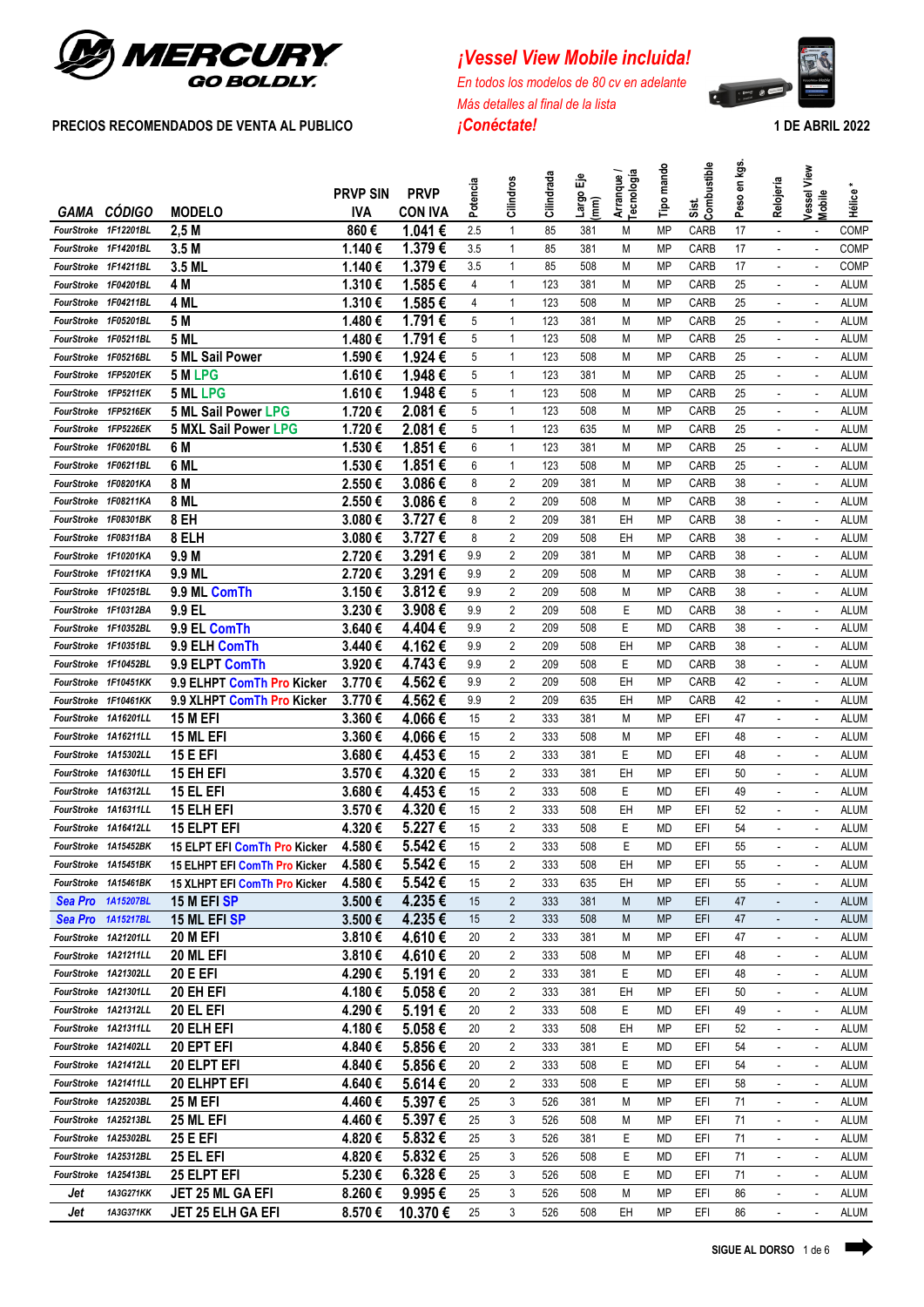

# *<i>¡Vessel View Mobile incluida!*

*En todos los modelos de 80 cv en adelante Más detalles al final de la lista* **PRECIOS RECOMENDADOS DE VENTA AL PUBLICO** *¡Conéctate!* **1 DE ABRIL 2022**



|                      |                      |                             | <b>PRVP SIN</b> | <b>PRVP</b>       | Potencia | Cilindros      | Cilindrada | ౼౼                                                                                                                                                                                                                                                                                                                                                                                                                                                                                                                                                                     | Arranque/<br>Tecnología | Tipo mando | Sist.<br>Combustible | Peso en kgs. | Relojería                | Vessel View              |             |
|----------------------|----------------------|-----------------------------|-----------------|-------------------|----------|----------------|------------|------------------------------------------------------------------------------------------------------------------------------------------------------------------------------------------------------------------------------------------------------------------------------------------------------------------------------------------------------------------------------------------------------------------------------------------------------------------------------------------------------------------------------------------------------------------------|-------------------------|------------|----------------------|--------------|--------------------------|--------------------------|-------------|
| GAMA                 | <b>CÓDIGO</b>        | <b>MODELO</b>               | <b>IVA</b>      | <b>CON IVA</b>    |          |                |            | $\begin{bmatrix}\n\text{diag} \\ \text{diag} \\ \text{diag} \\ \text{diag} \\ \text{diag} \\ \text{diag} \\ \text{diag} \\ \text{diag} \\ \text{diag} \\ \text{diag} \\ \text{diag} \\ \text{diag} \\ \text{diag} \\ \text{diag} \\ \text{diag} \\ \text{diag} \\ \text{diag} \\ \text{diag} \\ \text{diag} \\ \text{diag} \\ \text{diag} \\ \text{diag} \\ \text{diag} \\ \text{diag} \\ \text{diag} \\ \text{diag} \\ \text{diag} \\ \text{diag} \\ \text{diag} \\ \text{diag} \\ \text{diag} \\ \text{diag} \\ \text{diag} \\ \text{diag} \\ \text{diag} \\ \text{$ |                         |            |                      |              |                          | Mobile                   | Hélice*     |
| FourStroke 1A3G203BL |                      | 30 M GA EFI                 | 5.180€          | 6.268€            | 30       | 3              | 526        | 381                                                                                                                                                                                                                                                                                                                                                                                                                                                                                                                                                                    | M                       | <b>MP</b>  | EFI                  | 78           | $\omega$                 | $\sim$                   | <b>ALUM</b> |
| FourStroke 1A3G213BL |                      | <b>30 ML GA EFI</b>         | 5.180€          | 6.268€            | 30       | 3              | 526        | 508                                                                                                                                                                                                                                                                                                                                                                                                                                                                                                                                                                    | М                       | <b>MP</b>  | EFI                  | 78           | $\mathbf{r}$             | $\sim$                   | <b>ALUM</b> |
| FourStroke 1A3G312BL |                      | 30 EL GA EFI                | 5.520€          | 6.679€            | 30       | 3              | 526        | 508                                                                                                                                                                                                                                                                                                                                                                                                                                                                                                                                                                    | E                       | <b>MD</b>  | EFI                  | 78           | $\blacksquare$           | $\sim$                   | <b>ALUM</b> |
| FourStroke 1A3G311KK |                      | <b>30 ELH GA EFI</b>        | 5.520€          | 6.679€            | 30       | 3              | 526        | 508                                                                                                                                                                                                                                                                                                                                                                                                                                                                                                                                                                    | EH                      | <b>MP</b>  | EFI                  | 78           |                          |                          | <b>ALUM</b> |
| FourStroke 1A30413BL |                      | 30 ELPT EFI                 | 5.780€          | 6.994€            | 30       | 3              | 526        | 508                                                                                                                                                                                                                                                                                                                                                                                                                                                                                                                                                                    | E                       | MD         | EFI                  | 78           | $\overline{\phantom{a}}$ | $\blacksquare$           | <b>ALUM</b> |
| FourStroke 1A30411KL |                      | <b>30 ELHPT EFI</b>         | 5.780€          | 6.994€            | 30       | 3              | 526        | 508                                                                                                                                                                                                                                                                                                                                                                                                                                                                                                                                                                    | EH                      | MP         | EFI                  | 78           | $\blacksquare$           | ÷,                       | <b>ALUM</b> |
| FourStroke 1E30453GZ |                      | 30 ELPT HD EFI ComTh        | 6.340€          | 7.671 €           | 30       | 3              | 747        | 508                                                                                                                                                                                                                                                                                                                                                                                                                                                                                                                                                                    | E                       | MD         | EFI                  | 106          | $\blacksquare$           | ÷,                       | <b>ALUM</b> |
| FourStroke 1F40202GZ |                      | 40 M                        | 6.280€          | 7.599€            | 40       | 3              | 747        | 381                                                                                                                                                                                                                                                                                                                                                                                                                                                                                                                                                                    | М                       | MP         | CARB                 | 106          | <b>TAC</b>               | ÷,                       | <b>ALUM</b> |
| FourStroke 1F40212GZ |                      | 40 ML                       | 6.280€          | 7.599€            | 40       | 3              | 747        | 508                                                                                                                                                                                                                                                                                                                                                                                                                                                                                                                                                                    | М                       | <b>MP</b>  | CARB                 | 106          | <b>TAC</b>               |                          | <b>ALUM</b> |
| FourStroke 1F40303GZ |                      | <b>40 E EFI</b>             | 6.630€          | 8.022€            | 40       | 3              | 747        | 381                                                                                                                                                                                                                                                                                                                                                                                                                                                                                                                                                                    | E                       | <b>MD</b>  | EFI                  | 106          | <b>TAC</b>               | $\sim$                   | <b>ALUM</b> |
| FourStroke 1F40313GZ |                      | 40 EL EFI                   | 6.630€          | 8.022€            | 40       | 3              | 747        | 508                                                                                                                                                                                                                                                                                                                                                                                                                                                                                                                                                                    | E                       | <b>MD</b>  | EFI                  | 106          | <b>TAC</b>               | ÷,                       | <b>ALUM</b> |
| FourStroke 1F4031TJZ |                      | 40 ELH EFI MT               | 6.630€          | 8.022€            | 40       | 3              | 747        | 508                                                                                                                                                                                                                                                                                                                                                                                                                                                                                                                                                                    | EH                      | <b>MP</b>  | EFI                  | 106          | <b>TAC</b>               |                          | <b>ALUM</b> |
| FourStroke 1F40403GZ |                      | 40 EPT EFI                  | 6.710€          | 8.119€            | 40       | 3              | 747        | 381                                                                                                                                                                                                                                                                                                                                                                                                                                                                                                                                                                    | E                       | MD         | EFI                  | 106          | <b>TAC</b>               | ÷.                       | <b>ALUM</b> |
| FourStroke 1F40413GZ |                      | 40 ELPT EFI                 | 6.710€          | 8.119€            | 40       | 3              | 747        | 508                                                                                                                                                                                                                                                                                                                                                                                                                                                                                                                                                                    | E                       | MD         | EFI                  | 106          | <b>TAC</b>               | ÷,                       | <b>ALUM</b> |
| FourStroke 1F4041TJZ |                      | <b>40 ELHPT EFI MT</b>      | 6.710€          | 8.119€            | 40       | 3              | 747        | 508                                                                                                                                                                                                                                                                                                                                                                                                                                                                                                                                                                    | EH                      | <b>MP</b>  | EFI                  | 106          | <b>TAC</b>               |                          | <b>ALUM</b> |
| FourStroke           | 1E41413GZ            | <b>40 ELPT EFI</b>          | 7.120€          | 8.615€            | 40       | 4              | 995        | 508                                                                                                                                                                                                                                                                                                                                                                                                                                                                                                                                                                    | Ε                       | <b>MD</b>  | EFI                  | 112          | <b>TAC</b>               |                          | <b>ALUM</b> |
| FourStroke 1F41453GZ |                      | <b>40 ELPT EFI ComTh</b>    | 7.460€          | 9.027€            | 40       | 4              | 995        | 508                                                                                                                                                                                                                                                                                                                                                                                                                                                                                                                                                                    | Ε                       | MD         | EFI                  | 112          | <b>TAC</b>               |                          | <b>ALUM</b> |
| Jet                  | 1F60473GZ            | JET 40 ELPT EFI             | 9.840€          | 11.906€           | 40       | 3              | 747        | 508                                                                                                                                                                                                                                                                                                                                                                                                                                                                                                                                                                    | E                       | MD         | EFI                  | 121          | <b>TAC</b>               |                          | <b>STD</b>  |
| Sea Pro              | 1F414571Z            | 40 ELPT EFI <mark>SP</mark> | 8.410€          | 10.176€           | 40       | 4              | 995        | 508                                                                                                                                                                                                                                                                                                                                                                                                                                                                                                                                                                    | Ε                       | MD         | EFI                  | 120          | TAC SC                   |                          | <b>ALUM</b> |
| Sea Pro              | 1F414471Z            | <b>40 ELLPT EFI SP</b>      | 8.410€          | 10.176€           | 40       | 4              | 995        | 571                                                                                                                                                                                                                                                                                                                                                                                                                                                                                                                                                                    | E                       | <b>MD</b>  | EFI                  | 120          | TAC SC                   | $\overline{\phantom{a}}$ | <b>ALUM</b> |
| Sea Pro              | 1F414671Z            | <b>40 XLPT EFI SP</b>       | 8.410€          | 10.176€           | 40       | $\overline{4}$ | 995        | 635                                                                                                                                                                                                                                                                                                                                                                                                                                                                                                                                                                    | Ε                       | <b>MD</b>  | EFI                  | 120          | TAC SC                   | $\overline{\phantom{a}}$ | <b>ALUM</b> |
| Sea Pro              | 1F4135TEZ            | <b>40 ELHGA EFI SP MT</b>   | 8.950€          | 10.830€           | 40       | $\overline{4}$ | 995        | 508                                                                                                                                                                                                                                                                                                                                                                                                                                                                                                                                                                    | E                       | <b>MP</b>  | EFI                  | 120          | TAC SC                   | $\overline{\phantom{a}}$ | <b>ALUM</b> |
| Sea Pro              | 1F4136TEZ            | <b>40 XLHGA EFI SP MT</b>   | 8.950€          | 10.830€           | 40       | $\overline{4}$ | 995        | 635                                                                                                                                                                                                                                                                                                                                                                                                                                                                                                                                                                    | E                       | <b>MP</b>  | EFI                  | 120          | TAC SC                   | $\overline{\phantom{a}}$ | <b>ALUM</b> |
| Sea Pro              | 1F4145TEZ            | <b>40 ELHPT EFI SP MT</b>   | 8.970€          | 10.854€           | 40       | $\overline{4}$ | 995        | 508                                                                                                                                                                                                                                                                                                                                                                                                                                                                                                                                                                    | Ε                       | MP         | EFI                  | 120          | TAC SC                   | $\blacksquare$           | <b>ALUM</b> |
| Sea Pro              | 1F4146TEZ            | <b>40 XLHPT EFI SP MT</b>   | 8.970€          | 10.854€           | 40       | $\overline{4}$ | 995        | 635                                                                                                                                                                                                                                                                                                                                                                                                                                                                                                                                                                    | Ε                       | <b>MP</b>  | EFI                  | 120          | TAC SC                   | $\blacksquare$           | <b>ALUM</b> |
| FourStroke           | 1F51413GZ            | 50 ELPT EFI                 | 7.520€          | 9.099€            | 50       | 4              | 995        | 508                                                                                                                                                                                                                                                                                                                                                                                                                                                                                                                                                                    | E                       | MD         | EFI                  | 112          | <b>TAC</b>               | ÷,                       | <b>ALUM</b> |
| FourStroke           | 1F5141TJZ            | 50 ELHPT EFI MT             | 7.810€          | 9.450€            | 50       | 4              | 995        | 508                                                                                                                                                                                                                                                                                                                                                                                                                                                                                                                                                                    | EH                      | MP         | EFI                  | 112          | <b>TAC</b>               | ÷,                       | <b>ALUM</b> |
| FourStroke           | 1F51453GZ            | 50 ELPT EFI ComTh           | 7.910€          | 9.571€            | 50       | 4              | 995        | 508                                                                                                                                                                                                                                                                                                                                                                                                                                                                                                                                                                    | E                       | MD         | EFI                  | 120          | <b>TAC</b>               | ÷,                       | <b>ALUM</b> |
| FourStroke           | 1F60413GZ            | 60 ELPT EFI                 | 8.630€          | 10.442€           | 60       | 4              | 995        | 508                                                                                                                                                                                                                                                                                                                                                                                                                                                                                                                                                                    | Ε                       | MD         | EFI                  | 112          | <b>TAC</b>               | ÷,                       | <b>ALUM</b> |
| FourStroke           | 1F6041TJZ            | 60 ELHPT EFI MT             | 8.950€          | 10.830€           | 60       | 4              | 995        | 508                                                                                                                                                                                                                                                                                                                                                                                                                                                                                                                                                                    | EH                      | MP         | EFI                  | 112          | <b>TAC</b>               | $\overline{\phantom{a}}$ | <b>ALUM</b> |
| FourStroke 1F60453GZ |                      | 60 ELPT EFI ComTh           | 9.390€          | 11.362€           | 60       | 4              | 995        | 508                                                                                                                                                                                                                                                                                                                                                                                                                                                                                                                                                                    | Ε                       | MD         | EFI                  | 120          | <b>TAC</b>               | ÷,                       | <b>ALUM</b> |
| Sea Pro              | 1F604571Z            | 60 ELPT EFI SP              | 10.400€         | 12.584 €          | 60       | $\overline{4}$ | 995        | 508                                                                                                                                                                                                                                                                                                                                                                                                                                                                                                                                                                    | E                       | <b>MD</b>  | EFI                  | 120          | TAC SC                   | $\blacksquare$           | <b>ALUM</b> |
| Sea Pro              | 1F604671Z            | 60 XLPT EFISP               | 10.400€         | 12.584€           | 60       | $\overline{4}$ | 995        | 635                                                                                                                                                                                                                                                                                                                                                                                                                                                                                                                                                                    | E                       | <b>MD</b>  | EFI                  | 120          | TAC SC                   |                          | <b>ALUM</b> |
|                      | Sea Pro 1F6035TEZ    | 60 ELHGA EFI SP MT          |                 | 10.720 € 12.971 € | 60       | $\overline{4}$ | 995        | 508                                                                                                                                                                                                                                                                                                                                                                                                                                                                                                                                                                    | E                       | <b>MP</b>  | EFI                  | 120          | TAC SC                   |                          | ALUM        |
| Sea Pro              | <b>1F6036TEZ</b>     | <b>60 XLHGA EFI SP MT</b>   |                 | 10.720 € 12.971 € | 60       | 4              | 995        | 635                                                                                                                                                                                                                                                                                                                                                                                                                                                                                                                                                                    | Ε                       | <b>MP</b>  | EFI                  | 120          | TAC SC                   |                          | <b>ALUM</b> |
| Sea Pro              | 1F6045TEZ            | <b>60 ELHPT EFI SP MT</b>   | 11.060 €        | 13.383€           | 60       | 4              | 995        | 508                                                                                                                                                                                                                                                                                                                                                                                                                                                                                                                                                                    | Ε                       | <b>MP</b>  | EFI                  | 120          | TAC SC                   |                          | <b>ALUM</b> |
| Sea Pro              | 1F6046TEZ            | 60 XLHPT EFI SP MT          | 11.060 €        | 13.383 €          | 60       | $\overline{4}$ | 995        | 635                                                                                                                                                                                                                                                                                                                                                                                                                                                                                                                                                                    | Ε                       | <b>MP</b>  | EFI                  | 120          | TAC SC                   |                          | <b>ALUM</b> |
| Jet                  | 1F6547J2D            | JET 65 EFI                  |                 | 14.210 € 17.194 € | 65       | 4              | 2.061      | 508                                                                                                                                                                                                                                                                                                                                                                                                                                                                                                                                                                    | Ε                       | MD         | EFI                  | 171          | <b>TAC</b>               |                          | ALUM        |
| Sea Pro              | 1F764571D            | 75 ELPT EFI SP              | 11.540€         | 13.963€           | 75       | 4              | 2.061      | 508                                                                                                                                                                                                                                                                                                                                                                                                                                                                                                                                                                    | Ε                       | <b>MD</b>  | EFI                  | 165          | TAC SC                   |                          | <b>ALUM</b> |
| Sea Pro              | 1F7645TED            | 75 ELHPT EFI SP MT          | 12.540€         | 15.173€           | 75       | 4              | 2.061      | 508                                                                                                                                                                                                                                                                                                                                                                                                                                                                                                                                                                    | E                       | <b>MP</b>  | EFI                  | 165          | TAC SC                   |                          | <b>ALUM</b> |
| FourStroke 1F804132F |                      | 80 ELPT EFI                 | 11.600 €        | 14.036€           | 80       | 4              | 2.061      | 508                                                                                                                                                                                                                                                                                                                                                                                                                                                                                                                                                                    | Ε                       | MD         | EFI                  | 163          | TAC+VEL                  | <b>STD</b>               | ALUM        |
| Jet                  | 1F8047J2D            | JET 80 EFI                  | 15.390 €        | 18.622€           | 80       | 4              | 2.061      | 508                                                                                                                                                                                                                                                                                                                                                                                                                                                                                                                                                                    | E                       | МD         | EFI                  | 171          | <b>TAC</b>               | STD                      | ALUM        |
| Sea Pro              | 1F914571D            | 90 ELPT EFI SP              | 13.020€         | 15.754€           | 90       | 4              | 2.061      | 508                                                                                                                                                                                                                                                                                                                                                                                                                                                                                                                                                                    | Ε                       | MD         | EFI                  | 165          | TAC SC                   | <b>STD</b>               | <b>ALUM</b> |
| Sea Pro              | 1F914671D            | 90 XLPT EFI SP              | 13.020€         | 15.754€           | 90       | 4              | 2.061      | 635                                                                                                                                                                                                                                                                                                                                                                                                                                                                                                                                                                    | Ε                       | MD         | EFI                  | 174          | TAC SC                   | <b>STD</b>               | <b>ALUM</b> |
| Sea Pro              | 1F9145TED            | 90 ELHPT EFI SP MT          | 14.020 €        | 16.964€           | 90       | 4              | 2.061      | 508                                                                                                                                                                                                                                                                                                                                                                                                                                                                                                                                                                    | Ε                       | <b>MP</b>  | EFI                  | 165          | TAC SC                   | <b>STD</b>               | <b>ALUM</b> |
|                      | Sea Pro 1F9146TED    | 90 XLHPT EFI SP MT          | 14.020 €        | 16.964€           | 90       | 4              | 2.061      | 635                                                                                                                                                                                                                                                                                                                                                                                                                                                                                                                                                                    | Ε                       | <b>MP</b>  | EFI                  | 174          | TAC SC                   | <b>STD</b>               | <b>ALUM</b> |
| FourStroke 1100F132F |                      | 100 ELPT EFI                | 12.380€         | 14.980€           | 100      | 4              | 2.061      | 508                                                                                                                                                                                                                                                                                                                                                                                                                                                                                                                                                                    | Ε                       | MD         | EFI                  | 163          | TAC+VEL                  | <b>STD</b>               | ALUM        |
| FourStroke 1100F232F |                      | 100 XLPT EFI                | 12.380€         | 14.980€           | 100      | 4              | 2.061      | 635                                                                                                                                                                                                                                                                                                                                                                                                                                                                                                                                                                    | Ε                       | MD         | EFI                  | 172          | TAC+VEL                  | <b>STD</b>               | ALUM        |
|                      | FourStroke 1100F532F | 100 ELPT EFI ComTh          | 12.770€         | 15.452 €          | 100      | 4              | 2.061      | 508                                                                                                                                                                                                                                                                                                                                                                                                                                                                                                                                                                    | Ε                       | MD         | EFI                  | 165          | TAC+VEL                  | <b>STD</b>               | ALUM        |
| FourStroke 1100F632F |                      | 100 XLPT EFI ComTh          | 12.770 €        | 15.452€           | 100      | 4              | 2.061      | 635                                                                                                                                                                                                                                                                                                                                                                                                                                                                                                                                                                    | Ε                       | MD         | EFI                  | 174          | TAC+VEL                  | <b>STD</b>               | ALUM        |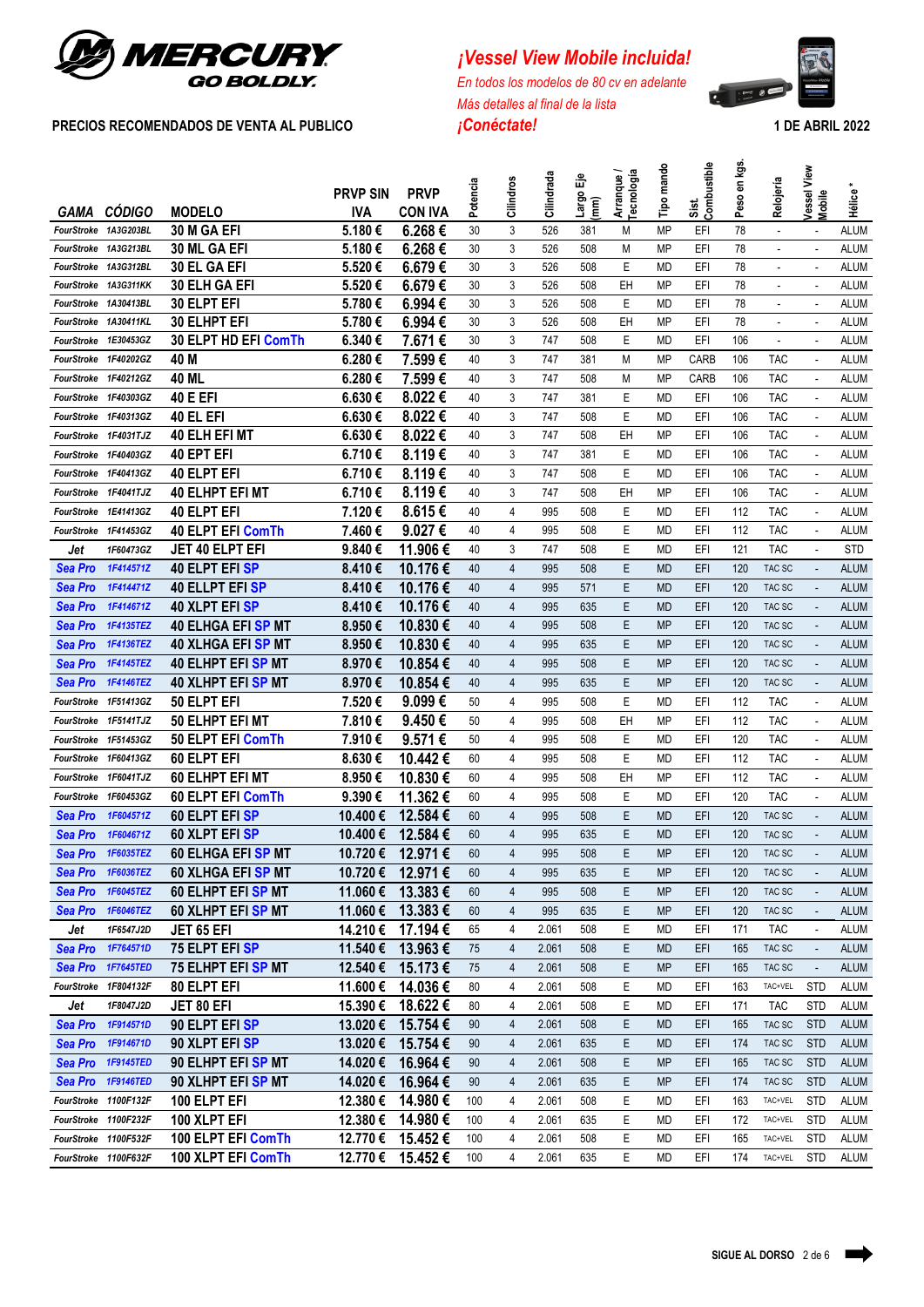

# *<i>¡Vessel View Mobile incluida!*

*En todos los modelos de 80 cv en adelante Más detalles al final de la lista* **PRECIOS RECOMENDADOS DE VENTA AL PUBLICO** *¡Conéctate!* **1 DE ABRIL 2022**

 $\mathbf{r} = \mathbf{r}$ Ō

| GAMA                 | <b>CÓDIGO</b>    | <b>MODELO</b>             | <b>PRVP SIN</b><br><b>IVA</b> | <b>PRVP</b><br><b>CON IVA</b> | Potencia | Cilindros      | Cilindrada | ٣<br>largo l<br>$\widehat{E}$ | Arranque /<br>Tecnología | Tipo mando | Combustible<br>Sist. | Peso en kgs. | Relojería      | Vessel View<br><b>Mobile</b> | Hélice <sup>-</sup> |
|----------------------|------------------|---------------------------|-------------------------------|-------------------------------|----------|----------------|------------|-------------------------------|--------------------------|------------|----------------------|--------------|----------------|------------------------------|---------------------|
| FourStroke           | 1115F132D        | <b>115 ELPT EFI</b>       | 12.980€                       | 15.706€                       | 115      | $\overline{4}$ | 2.061      | 508                           | Е                        | <b>MD</b>  | EFI                  | 163          | TAC+VEL        | <b>STD</b>                   | <b>ALUM</b>         |
| FourStroke 1115F232D |                  | <b>115 XLPT EFI</b>       | 12.980€                       | 15.706€                       | 115      | $\overline{4}$ | 2.061      | 635                           | Ε                        | <b>MD</b>  | EFI                  | 172          | TAC+VEL        | <b>STD</b>                   | <b>ALUM</b>         |
| FourStroke           | 1115F532D        | 115 ELPT EFI ComTh        | 13.650€                       | 16.517€                       | 115      | $\overline{4}$ | 2.061      | 508                           | E                        | <b>MD</b>  | EFI                  | 165          | TAC+VEL        | <b>STD</b>                   | <b>ALUM</b>         |
| FourStroke 1115F632D |                  | 115 XLPT EFI ComTh        | 13.650€                       | 16.517 €                      | 115      | 4              | 2.061      | 635                           | Ε                        | MD         | EFI                  | 174          | TAC+VEL        | <b>STD</b>                   | <b>ALUM</b>         |
| FourStroke           | 1115F642D        | 115 CXLPT EFI ComTh       | 14.100€                       | 17.061 €                      | 115      | $\overline{4}$ | 2.061      | 635                           | E                        | <b>MD</b>  | EFI                  | 174          | TAC+VEL        | <b>STD</b>                   | <b>ALUM</b>         |
| <b>Pro XS</b>        | 1117F131D        | 115 ELPT EFI Pro XS       | 13.640€                       | 16.504€                       | 115      | $\overline{4}$ | 2.061      | 508                           | E                        | <b>MD</b>  | EFI                  | 163          | TAC+VEL        | <b>STD</b>                   | <b>ALUM</b>         |
| <b>Pro XS</b>        | 1117F231D        | 115 XLPT EFI Pro XS       | 13.640€                       | 16.504€                       | 115      | $\overline{4}$ | 2.061      | 635                           | E                        | <b>MD</b>  | EFI                  | 172          | TAC+VEL        | <b>STD</b>                   | <b>ALUM</b>         |
| Pro XS               | 1117F531D        | 115 ELPT EFI Pro XS ComTh | 14.220€                       | 17.206€                       | 115      | $\overline{4}$ | 2.061      | 508                           | E                        | <b>MD</b>  | EFI                  | 165          | TAC+VEL        | <b>STD</b>                   | <b>ALUM</b>         |
| Pro XS               | 1117F631D        | 115 XLPT EFI Pro XS ComTh | 14.220€                       | 17.206€                       | 115      | $\overline{4}$ | 2.061      | 635                           | E                        | <b>MD</b>  | EFI                  | 174          | TAC+VEL        | <b>STD</b>                   | <b>ALUM</b>         |
| Sea Pro              | 1116F571D        | 115 ELPT EFI SP           | 14.290€                       | 17.291 €                      | 115      | $\overline{4}$ | 2.061      | 508                           | E                        | <b>MD</b>  | EFI                  | 165          | TAC SC         | <b>STD</b>                   | <b>ALUM</b>         |
| Sea Pro              | 1116F671D        | <b>115 XLPT EFI SP</b>    | 14.290€                       | 17.291€                       | 115      | $\overline{4}$ | 2.061      | 635                           | E                        | <b>MD</b>  | EFI                  | 174          | TAC SC         | <b>STD</b>                   | <b>ALUM</b>         |
| Sea Pro              | 1116F681D        | 115 CXLPT EFISP           | 14.730€                       | 17.823€                       | 115      | $\overline{4}$ | 2.061      | 635                           | E                        | <b>MD</b>  | EFI                  | 174          | TAC SC         | <b>STD</b>                   | <b>ALUM</b>         |
| <b>Sea Pro</b>       | 1116F5TED        | 115 ELHPT EFI SP MT       | 15.050€                       | 18.211€                       | 115      | $\overline{4}$ | 2.061      | 508                           | E                        | <b>MP</b>  | EFI                  | 165          | TAC SC         | <b>STD</b>                   | <b>ALUM</b>         |
| Sea Pro              | 1116F6TED        | 115 XLHPT EFI SP MT       | 15.050€                       | 18.211 €                      | 115      | $\overline{4}$ | 2.061      | 635                           | E                        | <b>MP</b>  | EFI                  | 174          | TAC SC         | <b>STD</b>                   | <b>ALUM</b>         |
| FourStroke           | <b>1150F13ED</b> | <b>150 L EFI</b>          | 16.550€                       | 20.026€                       | 150      | $\overline{4}$ | 3.000      | 508                           | Е                        | <b>MD</b>  | EFI                  | 206          | SC 1000        | <b>STD</b>                   | <b>INOX</b>         |
| FourStroke           | <b>1150F23ED</b> | <b>150 XL EFI</b>         | 16.550€                       | 20.026€                       | 150      | $\overline{4}$ | 3.000      | 635                           | Е                        | <b>MD</b>  | EFI                  | 211          | SC 1000        | <b>STD</b>                   | <b>INOX</b>         |
| FourStroke           | 1150F24ED        | 150 CXL EFI               | 16.990€                       | 20.558€                       | 150      | $\overline{4}$ | 3.000      | 635                           | Ε                        | MD         | EFI                  | 211          | SC 1000        | <b>STD</b>                   | <b>INOX</b>         |
| <b>Pro XS</b>        | 1152F131D        | 150 L EFI Pro XS          | 17.380€                       | 21.030€                       | 150      | $\overline{4}$ | 3.000      | 508                           | E                        | <b>MD</b>  | EFI                  | 206          | <b>SC 1000</b> | <b>STD</b>                   | <b>INOX</b>         |
| Pro XS               | 1152F231D        | 150 XL EFI Pro XS         | 17.380€                       | 21.030€                       | 150      | $\overline{4}$ | 3.000      | 635                           | E                        | <b>MD</b>  | EFI                  | 211          | <b>SC 1000</b> | <b>STD</b>                   | <b>INOX</b>         |
| Sea Pro              | 1151F17ED        | <b>150 L EFI SP</b>       | 16.530€                       | 20.001€                       | 150      | $\overline{4}$ | 3.000      | 508                           | E                        | <b>MD</b>  | EFI                  | 206          | TAC SC         | <b>STD</b>                   | <b>ALUM</b>         |
| Sea Pro              | 1151F27ED        | <b>150 XL EFI SP</b>      | 16.530€                       | 20.001€                       | 150      | $\overline{4}$ | 3.000      | 635                           | Ε                        | <b>MD</b>  | EFI                  | 211          | TAC SC         | <b>STD</b>                   | <b>ALUM</b>         |
| Sea Pro              | 1151F28ED        | 150 CXL EFI SP            | 16.960€                       | 20.522€                       | 150      | $\overline{4}$ | 3.000      | 635                           | E                        | <b>MD</b>  | EFI                  | 211          | TAC SC         | <b>STD</b>                   | <b>ALUM</b>         |
| <b>FourStroke</b>    | 11750005A        | 175 L DTS V6              | 21.400€                       | 25.894€                       | 175      | V <sub>6</sub> | 3.400      | 508                           | Ε                        | <b>DTS</b> | EFI                  | 215          | SC 1000        | <b>STD</b>                   | <b>INOX</b>         |
| FourStroke           | 11750006A        | <b>175 XL DTS V6</b>      | 21.400€                       | 25.894€                       | 175      | V <sub>6</sub> | 3.400      | 635                           | E                        | <b>DTS</b> | EFI                  | 215          | SC 1000        | <b>STD</b>                   | <b>INOX</b>         |
| FourStroke           | 11750007A        | 175 CXL DTS V6            | 22.070€                       | 26.705€                       | 175      | V <sub>6</sub> | 3.400      | 635                           | E                        | <b>DTS</b> | EFI                  | 215          | SC 1000        | <b>STD</b>                   | <b>INOX</b>         |
| <b>Pro XS</b>        | 11750001A        | 175 L Pro XS V6           | 21.400€                       | 25.894€                       | 175      | V <sub>6</sub> | 3.400      | 508                           | E                        | <b>MD</b>  | EFI                  | 213          | <b>SC 1000</b> | <b>STD</b>                   | <b>INOX</b>         |
| Pro XS               | 11750002A        | <b>175 XL Pro XS V6</b>   | 21.400€                       | 25.894€                       | 175      | V <sub>6</sub> | 3.400      | 635                           | E                        | <b>MD</b>  | EFI                  | 213          | <b>SC 1000</b> | <b>STD</b>                   | <b>INOX</b>         |
| FourStroke           | 12000005A        | 200 L DTS V6              | 22.510€                       | 27.237€                       | 200      | V <sub>6</sub> | 3.400      | 508                           | Ε                        | <b>DTS</b> | EFI                  | 215          | SC 1000        | <b>STD</b>                   | <b>INOX</b>         |
| FourStroke           | 12000013A        | <b>200 XL DTS V6</b>      | 22.510€                       | 27.237€                       | 200      | V <sub>6</sub> | 3.400      | 635                           | Ε                        | <b>DTS</b> | EFI                  | 215          | SC 1000        | <b>STD</b>                   | <b>INOX</b>         |
| FourStroke           | 12000017A        | 200 CXL DTS V6            | 23.180€                       | 28.048€                       | 200      | V <sub>6</sub> | 3.400      | 635                           | E                        | <b>DTS</b> | EFI                  | 215          | SC 1000        | <b>STD</b>                   | <b>INOX</b>         |
| <b>Pro XS</b>        | 12000035A        | 200 L DTS Pro XS V8 TM    | 24.320€                       | 29.427€                       | 200      | V <sub>8</sub> | 4.600      | 508                           | E                        | <b>DTS</b> | EFI                  | 229          | <b>SC 1000</b> | <b>STD</b>                   | <b>INOX</b>         |
| <b>Pro XS</b>        | 12000037A        | 200 XL DTS Pro XS V8      | 24.320€                       | 29.427€                       | 200      | V <sub>8</sub> | 4.600      | 635                           | E                        | <b>DTS</b> | EFI                  | 229          | <b>SC 1000</b> | <b>STD</b>                   | <b>INOX</b>         |
| Sea Pro              | 12000021A        | 200 L SP V6               | 21.070€                       | 25.495 €                      | 200      | V <sub>6</sub> | 3.400      | 508                           | E                        | <b>MD</b>  | <b>EFI</b>           | 220          | TAC SC         | <b>STD</b>                   | <b>INOX</b>         |
| Sea Pro              | 12000023A        | 200 XL SP V6              |                               | 21.070 € 25.495 €             | 200      | V6             | 3.400      | 635                           | E                        | <b>MD</b>  | 배                    | 220          | TAC SC         | <b>STD</b>                   | <b>INOX</b>         |
| Sea Pro              | 12000025A        | <b>200 CXL SP V6</b>      |                               | 21.850 € 26.439 €             | 200      | V <sub>6</sub> | 3.400      | 635                           | Ε                        | <b>MD</b>  | EFI                  | 220          | TAC SC         | <b>STD</b>                   | <b>INOX</b>         |
| Sea Pro              | 12000022A        | 200 L DTS SP V6           | 22.180 €                      | 26.838€                       | 200      | V <sub>6</sub> | 3.400      | 508                           | Ε                        | <b>DTS</b> | EFI                  | 220          | TAC SC         | <b>STD</b>                   | <b>INOX</b>         |
| Sea Pro              | 12000024A        | <b>200 XL DTS SP V6</b>   | 22.180 €                      | 26.838€                       | 200      | V <sub>6</sub> | 3.400      | 635                           | E                        | <b>DTS</b> | EFI                  | 220          | TAC SC         | <b>STD</b>                   | <b>INOX</b>         |
| Sea Pro              | 12000026A        | <b>200 CXL DTS SP V6</b>  | 22.960 €                      | 27.782€                       | 200      | V <sub>8</sub> | 3.400      | 635                           | E                        | <b>DTS</b> | EFI                  | 220          | TAC SC         | <b>STD</b>                   | <b>INOX</b>         |
| FourStroke 12250005A |                  | 225 L DTS V6              | 24.400 €                      | 29.524 €                      | 225      | V <sub>6</sub> | 3.400      | 508                           | Ε                        | <b>DTS</b> | EFI                  | 215          | SC 1000        | <b>STD</b>                   | <b>INOX</b>         |
| FourStroke 12250013A |                  | 225 XL DTS V6             | 24.400 €                      | 29.524 €                      | 225      | V <sub>6</sub> | 3.400      | 635                           | E.                       | <b>DTS</b> | EFI                  | 215          | SC 1000        | <b>STD</b>                   | INOX                |
| FourStroke 12250017A |                  | 225 CXL DTS V6            | 25.180 €                      | 30.468€                       | 225      | V <sub>6</sub> | 3.400      | 635                           | Ε                        | <b>DTS</b> | EFI                  | 215          | SC 1000        | <b>STD</b>                   | <b>INOX</b>         |
| FourStroke 12250025A |                  | 225 XXL DTS V6            |                               | 24.400 € 29.524 €             | 225      | V <sub>6</sub> | 3.400      | 762                           | Ε                        | <b>DTS</b> | EFI                  | 215          | SC 1000        | <b>STD</b>                   | <b>INOX</b>         |
| FourStroke 12250029A |                  | 225 CXXL DTS V6           | 25.180€                       | 30.468€                       | 225      | V <sub>6</sub> | 3.400      | 762                           | Ε                        | <b>DTS</b> | EFI                  | 215          | SC 1000        | <b>STD</b>                   | <b>INOX</b>         |
| <b>Pro XS</b>        | 12250053A        | 225 L DTS Pro XS V8 TM    | 24.840 €                      | 30.056€                       | 225      | V <sub>8</sub> | 4.600      | 508                           | Ε                        | <b>DTS</b> | EFI                  | 229          | <b>SC 1000</b> | <b>STD</b>                   | <b>INOX</b>         |
| Pro XS               | 12250055A        | 225 XL DTS Pro XS V8      |                               | 24.840 € 30.056 €             | 225      | V <sub>8</sub> | 4.600      | 635                           | E                        | <b>DTS</b> | EFI                  | 229          | <b>SC 1000</b> | <b>STD</b>                   | <b>INOX</b>         |
| Sea Pro              | 12250036A        | 225 L DTS SP V8           | 23.770€                       | 28.762€                       | 225      | V <sub>8</sub> | 4.600      | 508                           | E                        | <b>DTS</b> | EFI                  | 239          | TAC SC         | <b>STD</b>                   | <b>INOX</b>         |
| Sea Pro              | 12250038A        | <b>225 CL DTS SP V8</b>   |                               | 24.560 € 29.718 €             | 225      | V <sub>8</sub> | 4.600      | 508                           | Ε                        | <b>DTS</b> | EFI                  | 239          | TAC SC         | <b>STD</b>                   | <b>INOX</b>         |
| Sea Pro              | 12250040A        | <b>225 XL DTS SP V8</b>   |                               | 23.770 € 28.762 €             | 225      | V <sub>8</sub> | 4.600      | 635                           | Ε                        | <b>DTS</b> | EFI                  | 239          | TAC SC         | <b>STD</b>                   | <b>INOX</b>         |
| Sea Pro              | 12250042A        | <b>225 CXL DTS SP V8</b>  | 24.560€                       | 29.718€                       | 225      | V <sub>8</sub> | 4.600      | 635                           | Ε                        | <b>DTS</b> | EFI                  | 239          | TAC SC         | <b>STD</b>                   | <b>INOX</b>         |
| Sea Pro              | 12250044A        | 225 XXL DTS SP V8         |                               | 23.770 € 28.762 €             | 225      | V <sub>8</sub> | 4.600      | 762                           | E                        | <b>DTS</b> | EFI                  | 239          | TAC SC         | <b>STD</b>                   | <b>INOX</b>         |
| Sea Pro 12250046A    |                  | 225 CXXL DTS SP V8        |                               | 24.560 € 29.718 €             | 225      | V <sub>8</sub> | 4.600      | 762                           | E                        | <b>DTS</b> | EFI                  | 239          | TAC SC         | <b>STD</b>                   | <b>INOX</b>         |
|                      |                  |                           |                               |                               |          |                |            |                               |                          |            |                      |              |                |                              |                     |

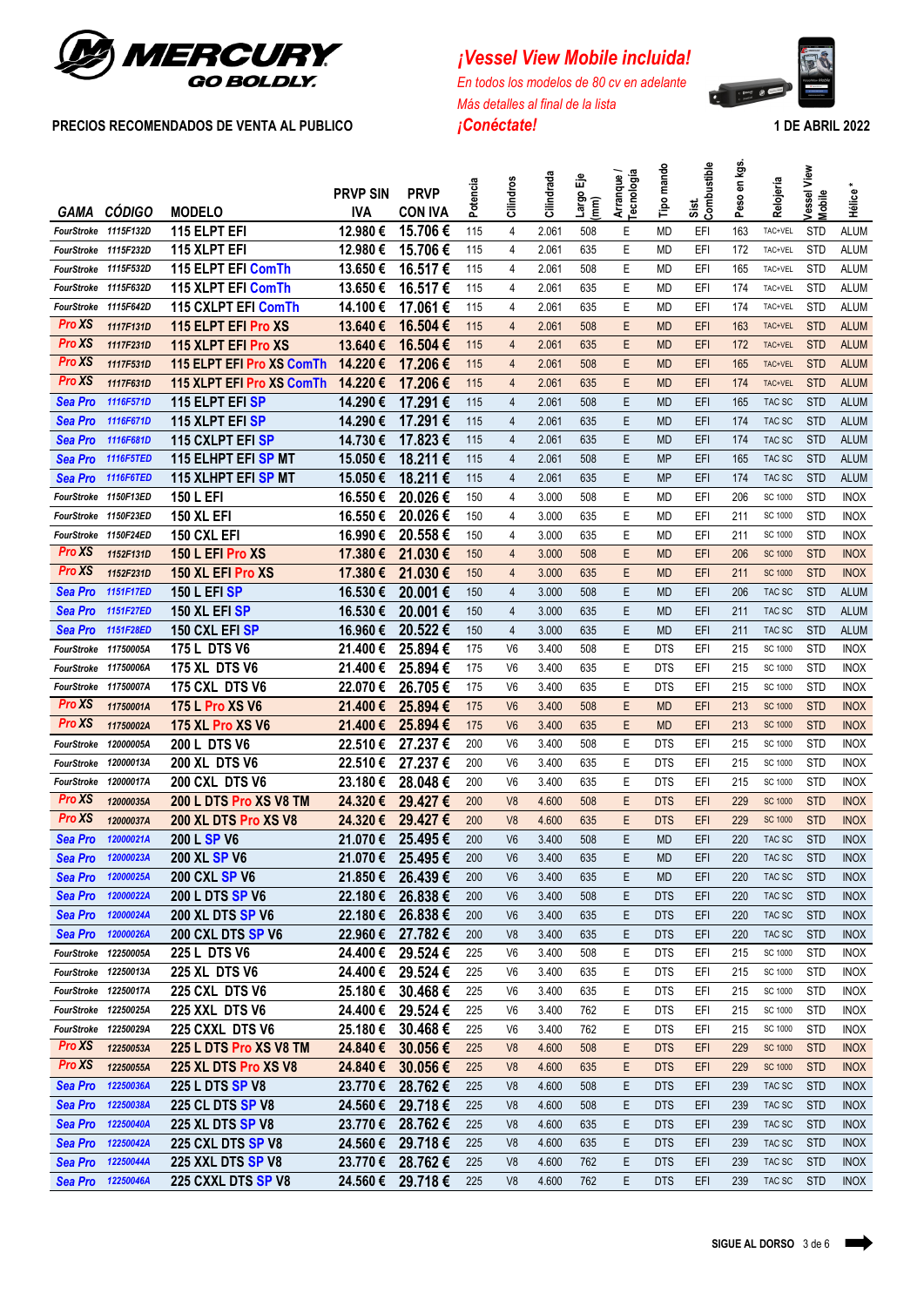

# *¡Vessel View Mobile incluida!*

*En todos los modelos de 80 cv en adelante Más detalles al final de la lista* **PRECIOS RECOMENDADOS DE VENTA AL PUBLICO** *¡Conéctate!* **1 DE ABRIL 2022**





|                |               |                            | <b>PRVP SIN</b> | <b>PRVP</b>       | Potencia | Cilindros       | Cilindrada | 偳             | Arranque/<br>Tecnología | Tipo mando | Sist.<br>Combustible | en kgs. | Relojería      | Vessel View |             |
|----------------|---------------|----------------------------|-----------------|-------------------|----------|-----------------|------------|---------------|-------------------------|------------|----------------------|---------|----------------|-------------|-------------|
| <b>GAMA</b>    | <b>CÓDIGO</b> | <b>MODELO</b>              | <b>IVA</b>      | <b>CON IVA</b>    |          |                 |            | Largo<br>(mm) |                         |            |                      | Peso    |                | Mobile      | Hélice*     |
| Verado         | 12500047A     | <b>250 L DTS V8 AMS</b>    | 28.190€         | 34.110€           | 250      | V <sub>8</sub>  | 4.600      | 508           | <b>NAT</b>              | <b>DTS</b> | EFI                  | 272     | SC 1000        | <b>STD</b>  | <b>INOX</b> |
| Verado         | 12500051A     | 250 XL DTS V8 AMS          | 28.190€         | 34.110€           | 250      | V <sub>8</sub>  | 4.600      | 635           | <b>NAT</b>              | <b>DTS</b> | EFI                  | 272     | SC 1000        | <b>STD</b>  | <b>INOX</b> |
| Verado         | 12500059A     | 250 CXL DTS V8 AMS         | 28.860€         | 34.921€           | 250      | V <sub>8</sub>  | 4.600      | 635           | <b>NAT</b>              | <b>DTS</b> | EFI                  | 272     | SC 1000        | <b>STD</b>  | <b>INOX</b> |
| Verado         | 12500067A     | 250 XXL DTS V8 AMS         | 28.190€         | 34.110€           | 250      | V <sub>8</sub>  | 4.600      | 762           | <b>NAT</b>              | <b>DTS</b> | EFI                  | 272     | SC 1000        | <b>STD</b>  | <b>INOX</b> |
| Verado         | 12500075A     | <b>250 CXXL DTS V8 AMS</b> | 28.860€         | 34.921€           | 250      | V <sub>8</sub>  | 4.600      | 762           | <b>NAT</b>              | <b>DTS</b> | EFI                  | 272     | SC 1000        | <b>STD</b>  | <b>INOX</b> |
| <b>Pro XS</b>  | 12500094A     | 250 L DTS Pro XS V8 TM     | 25.340€         | 30.661€           | 250      | V <sub>8</sub>  | 4.600      | 508           | E                       | <b>DTS</b> | EFI                  | 229     | <b>SC 1000</b> | <b>STD</b>  | <b>INOX</b> |
| <b>Pro XS</b>  | 12500096A     | 250 XL DTS Pro XS V8       | 25.340€         | 30,661€           | 250      | V <sub>8</sub>  | 4.600      | 635           | Ε                       | <b>DTS</b> | EFI                  | 229     | <b>SC 1000</b> | <b>STD</b>  | <b>INOX</b> |
| Sea Pro        | 12500040A     | <b>250 XL DTS SP V8</b>    | 24.890€         | 30.117€           | 250      | V <sub>8</sub>  | 4.600      | 635           | E                       | <b>DTS</b> | EFI                  | 239     | TAC SC         | <b>STD</b>  | <b>INOX</b> |
| <b>Sea Pro</b> | 12500042A     | 250 CXL DTS SP V8          | 25.680€         | 31.073€           | 250      | V <sub>8</sub>  | 4.600      | 635           | Ε                       | <b>DTS</b> | EFI                  | 239     | TAC SC         | <b>STD</b>  | <b>INOX</b> |
| Sea Pro        | 12500044A     | 250 XXL DTS SP V8          | 24.890€         | 30.117€           | 250      | V <sub>8</sub>  | 4.600      | 762           | Ε                       | <b>DTS</b> | EFI                  | 239     | TAC SC         | <b>STD</b>  | <b>INOX</b> |
| <b>Sea Pro</b> | 12500046A     | 250 CXXL DTS SP V8         | 25.680€         | 31.073€           | 250      | V <sub>8</sub>  | 4.600      | 762           | E                       | <b>DTS</b> | EFI                  | 239     | TAC SC         | <b>STD</b>  | <b>INOX</b> |
| Verado         | 13000036A     | <b>300 L DTS V8 AMS</b>    | 30.550€         | 36.966€           | 300      | V <sub>8</sub>  | 4.600      | 508           | <b>NAT</b>              | <b>DTS</b> | EFI                  | 272     | SC 1000        | <b>STD</b>  | <b>INOX</b> |
| <b>Verado</b>  | 13000044A     | 300 CL DTS V8 AMS          | 31.230€         | 37.788€           | 300      | V <sub>8</sub>  | 4.600      | 508           | <b>NAT</b>              | <b>DTS</b> | EFI                  | 272     | SC 1000        | <b>STD</b>  | <b>INOX</b> |
| Verado         | 13000052A     | 300 XL DTS V8 AMS          | 30.550€         | 36.966€           | 300      | V <sub>8</sub>  | 4.600      | 635           | <b>NAT</b>              | <b>DTS</b> | EFI                  | 272     | SC 1000        | <b>STD</b>  | <b>INOX</b> |
| Verado         | 13000060A     | 300 CXL DTS V8 AMS         | 31.230€         | 37.788€           | 300      | V <sub>8</sub>  | 4.600      | 635           | <b>NAT</b>              | <b>DTS</b> | EFI                  | 272     | SC 1000        | <b>STD</b>  | <b>INOX</b> |
| Verado         | 13000068A     | 300 XXL DTS V8 AMS         | 30.550€         | 36.966€           | 300      | V <sub>8</sub>  | 4.600      | 762           | <b>NAT</b>              | <b>DTS</b> | EFI                  | 272     | SC 1000        | <b>STD</b>  | <b>INOX</b> |
| Verado         | 13000076A     | 300 CXXL DTS V8 AMS        | 31.230€         | 37.788€           | 300      | V <sub>8</sub>  | 4.600      | 762           | <b>NAT</b>              | <b>DTS</b> | EFI                  | 272     | SC 1000        | <b>STD</b>  | <b>INOX</b> |
| Pro XS         | 13000177A     | 300 L DTS Pro XS V8 TM     | 27.160€         | 32,864€           | 300      | V <sub>8</sub>  | 4.600      | 508           | Ε                       | <b>DTS</b> | EFI                  | 229     | <b>SC 1000</b> | <b>STD</b>  | <b>INOX</b> |
| Pro XS         | 13000179A     | 300 XL DTS Pro XS V8       | 27.160€         | 32,864€           | 300      | V <sub>8</sub>  | 4.600      | 635           | E                       | <b>DTS</b> | EFI                  | 229     | <b>SC 1000</b> | <b>STD</b>  | <b>INOX</b> |
| Pro XS         | 13000181A     | 300 CXL DTS Pro XS V8      | 27.950€         | 33.820€           | 300      | V <sub>8</sub>  | 4.600      | 635           | E                       | <b>DTS</b> | EFI                  | 229     | <b>SC 1000</b> | <b>STD</b>  | <b>INOX</b> |
| <b>Sea Pro</b> | 13000029A     | 300 XL DTS SP V8           | 27.050€         | 32.731€           | 300      | V <sub>8</sub>  | 4.600      | 635           | E                       | <b>DTS</b> | EFI                  | 272     | TAC SC         | <b>STD</b>  | <b>INOX</b> |
| <b>Sea Pro</b> | 13000031A     | <b>300 CXL DTS SP V8</b>   | 27.840€         | 33.686€           | 300      | V <sub>8</sub>  | 4.600      | 635           | E                       | <b>DTS</b> | EFI                  | 272     | TAC SC         | <b>STD</b>  | <b>INOX</b> |
| Sea Pro        | 13000033A     | <b>300 XXL DTS SP V8</b>   | 27.050€         | 32.731€           | 300      | V <sub>8</sub>  | 4.600      | 762           | E                       | <b>DTS</b> | EFI                  | 272     | TAC SC         | <b>STD</b>  | <b>INOX</b> |
| Sea Pro        | 13000035A     | 300 CXL DTS SP V8          | 27.840€         | 33.686€           | 300      | V <sub>8</sub>  | 4.600      | 762           | E                       | <b>DTS</b> | EFI                  | 272     | TAC SC         | <b>STD</b>  | <b>INOX</b> |
| <b>Sea Pro</b> | 13000088A     | 300 XL DTS SP V8 AMS       | 30.540€         | 36.953€           | 300      | V <sub>8</sub>  | 4.600      | 635           | E                       | <b>DTS</b> | EFI                  | 272     | TAC SC         | <b>STD</b>  | <b>INOX</b> |
| <b>Sea Pro</b> | 13000090A     | 300 CXL DTS SP V8 AMS      | 31.350€         | 37.934 €          | 300      | V <sub>8</sub>  | 4.600      | 635           | Ε                       | <b>DTS</b> | EFI                  | 272     | TAC SC         | <b>STD</b>  | <b>INOX</b> |
| <b>Sea Pro</b> | 13000092A     | 300 XXL DTS SP V8 AMS      | 30.540€         | 36.953€           | 300      | V <sub>8</sub>  | 4.600      | 762           | E                       | <b>DTS</b> | EFI                  | 272     | TAC SC         | <b>STD</b>  | <b>INOX</b> |
| <b>Sea Pro</b> | 13000094A     | 300 CXXL DTS SP V8 AMS     | 31.350€         | 37.934€           | 300      | V <sub>8</sub>  | 4.600      | 762           | Ε                       | <b>DTS</b> | EFI                  | 272     | TAC SC         | <b>STD</b>  | <b>INOX</b> |
| Verado         | 1350V132F     | 350 L DTS 6L AMS           | 33.570€         | 40.620€           | 350      | 6L              | 2.598      | 508           | SC                      | <b>DTS</b> | EFI                  | 303     | SC 1000        | <b>STD</b>  | <b>INOX</b> |
| Verado         | 1350V142F     | 350 CL DTS 6L AMS          | 34.110€         | 41.273€           | 350      | 6L              | 2.598      | 508           | SC                      | <b>DTS</b> | EFI                  | 303     | SC 1000        | <b>STD</b>  | <b>INOX</b> |
| Verado         | 1350V232F     | 350 XL DTS 6L AMS          | 33.570€         | 40.620€           | 350      | 6L              | 2.598      | 635           | SC                      | <b>DTS</b> | EFI                  | 303     | SC 1000        | <b>STD</b>  | <b>INOX</b> |
| Verado         | 1350V242F     | 350 CXL DTS 6L AMS         | 34.110€         | 41.273€           | 350      | 6L              | 2.598      | 635           | SC                      | <b>DTS</b> | EFI                  | 303     | SC 1000        | <b>STD</b>  | <b>INOX</b> |
| Verado         | 1350V332F     | 350 XXL DTS 6L AMS         | 33.570€         | 40.620€           | 350      | 6L              | 2.598      | 762           | SC                      | <b>DTS</b> | EFI                  | 303     | SC 1000        | <b>STD</b>  | <b>INOX</b> |
| Verado         | 1350V342F     | 350 CXXL DTS 6L AMS        |                 | 34.110 € 41.273 € | 350      | 6L              | 2.598      | 762           | SC                      | <b>DTS</b> | EFI                  | 303     | SC 1000        | <b>STD</b>  | INOX        |
| Verado         | 14000061A     | <b>400 L DTS 6L AMS</b>    |                 | 37.860 € 45.811 € | 400      | 6L              | 2.598      | 508           | SC                      | <b>DTS</b> | EFI                  | 303     | SC 1000        | <b>STD</b>  | <b>INOX</b> |
| Verado         | 14000062A     | <b>400 CL DTS 6L AMS</b>   | 38.390 €        | 46.452€           | 400      | 6L              | 2.598      | 508           | SC                      | <b>DTS</b> | EFI                  | 303     | SC 1000        | <b>STD</b>  | <b>INOX</b> |
| Verado         | 14000063A     | 400 XL DTS 6L AMS          |                 | 37.860 € 45.811 € | 400      | 6L              | 2.598      | 635           | SC                      | <b>DTS</b> | EFI                  | 303     | SC 1000        | <b>STD</b>  | <b>INOX</b> |
| Verado         | 14000064A     | 400 CXL DTS 6L AMS         | 38.390 €        | 46.452€           | 400      | 6L              | 2.598      | 635           | SC                      | <b>DTS</b> | EFI                  | 303     | SC 1000        | <b>STD</b>  | <b>INOX</b> |
| Verado         | 14000065A     | 400 XXL DTS 6L AMS         | 37.860 €        | 45.811 €          | 400      | 6L              | 2.598      | 762           | <b>SC</b>               | <b>DTS</b> | EFI                  | 303     | SC 1000        | <b>STD</b>  | <b>INOX</b> |
| Verado         | 14000066A     | 400 CXXL DTS 6L AMS        | 38.390 €        | 46.452€           | 400      | 6L              | 2.598      | 762           | <b>SC</b>               | <b>DTS</b> | EFI                  | 303     | SC 1000        | <b>STD</b>  | <b>INOX</b> |
| <b>Sea Pro</b> | 15000101A     | 500 L DTS SP V12 AMS       | 72.000 €        | 87.120€           | 500      | V <sub>12</sub> | 7.600      | 508           | Ε                       | <b>DTS</b> | EFI                  | 573     | TAC SC         | <b>STD</b>  | <b>INOX</b> |
| <b>Sea Pro</b> | 15000102A     | 500 XL DTS SP V12 AMS      | 72.000 €        | 87.120€           | 500      | V <sub>12</sub> | 7.600      | 635           | Ε                       | <b>DTS</b> | EFI                  | 587     | TAC SC         | <b>STD</b>  | <b>INOX</b> |
| <b>Sea Pro</b> | 15000103A     | 500 XXL DTS SP V12 AMS     | 72.000 €        | 87.120 €          | 500      | V <sub>12</sub> | 7.600      | 762           | Ε                       | <b>DTS</b> | EFI                  | 597     | TAC SC         | <b>STD</b>  | <b>INOX</b> |
| <b>Sea Pro</b> | 15000104A     | 500 XXXL DTS SP V12 AMS    | 72.000 €        | 87.120€           | 500      | V <sub>12</sub> | 7.600      | 889           | Ε                       | <b>DTS</b> | EFI                  | 606     | TAC SC         | <b>STD</b>  | <b>INOX</b> |
| Verado         | 16000101A     | 600 L DTS V12 AMS          | 77.150 €        | 93.352€           | 600      | V12             | 7.600      | 508           | Ε                       | <b>DTS</b> | EFI                  | 573     | SC 1000        | <b>STD</b>  | <b>INOX</b> |
| Verado         | 16000102A     | 600 XL DTS V12 AMS         | 77.150€         | 93.352€           | 600      | V12             | 7.600      | 635           | Ε                       | <b>DTS</b> | EFI                  | 587     | SC 1000        | <b>STD</b>  | <b>INOX</b> |
| Verado         | 16000103A     | 600 XXL DTS V12 AMS        |                 | 77.150 € 93.352 € | 600      | V <sub>12</sub> | 7.600      | 762           | Ε                       | <b>DTS</b> | EFI                  | 597     | SC 1000        | <b>STD</b>  | <b>INOX</b> |
| Verado         | 16000104A     | 600 XXXL DTS V12 AMS       |                 | 77.150 € 93.352 € | 600      | V <sub>12</sub> | 7.600      | 889           | Ε                       | <b>DTS</b> | EFI                  | 605     | SC 1000        | <b>STD</b>  | <b>INOX</b> |

*Códigos de modelos de color negro. Consultar los códigos en caso de color blanco o sistema JPO*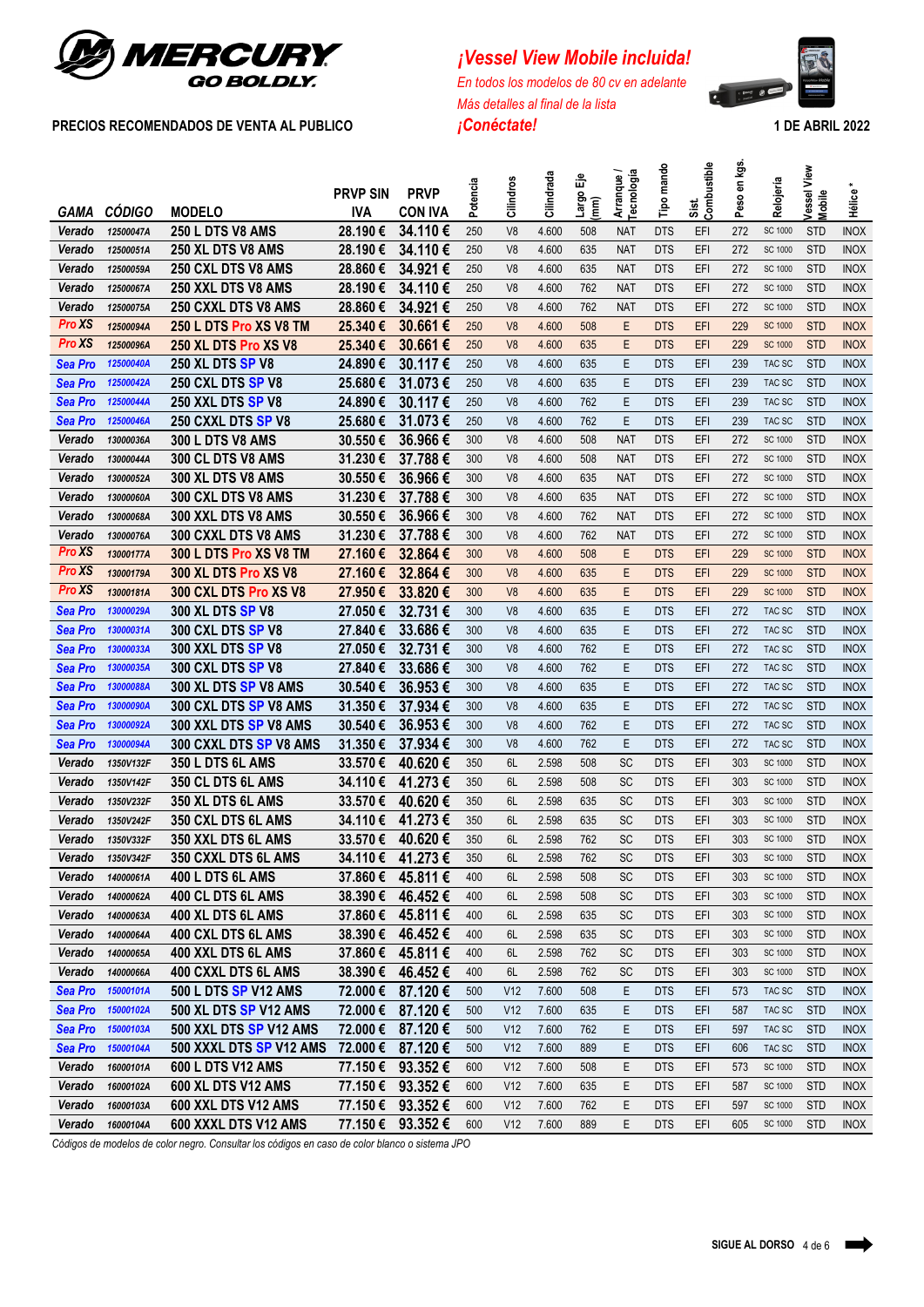

*<i>¡Vessel View Mobile incluida!* 

*En todos los modelos de 80 cv en adelante Más detalles al final de la lista*



**PRECIOS RECOMENDADOS DE VENTA AL PUBLICO** *¡Conéctate!* **1 DE ABRIL 2022**

**GAMAS:**



**MOTORES MERCURY FOURSTROKES. FIABILIDAD, FLEXIBILIDAD, POTENCIA Y EFCIENCIA. TODO A TU ALCANCE**



**MOTORES MERCURY VERADO. EXPERIENCIA DE PRIMER NIVEL**



**MOTORES MERCURY PRO XS. CONCEBIDOS PARA PROPULSAR EMBARCACIONES LIGERAS Y RÁPIDAS. LA OPCIÓN FAVORITA DE LOS PESCADORES DE BASS**



**MOTORES MERCURY SEAPRO. LA OPCION IDEAL PARA APLICACIONES PROFESIONALES. CALIBRADOS PARA FUNCIONAR A MENOS REVOLUCIONES Y DURAR HASTA 3 VECES MAS QUE UN MOTOR DE RECREO**



**MOTORES MERCURY RACING. ENTRA EN LA SIGUIENTE DIMENSIÓN. CONSULTA LOS MODELOS DISPONIBLES EN NUESTRA LISTA PRVP ESPECÍFICA**

**MOTORES MERCURY 2 TIEMPOS. CONSULTA LOS MODELOS DISPONIBLES EN NUESTRA LISTA PRVP ESPECÍFICA**

## **NOTAS GENERALES:**

**ALUM:** Aluminio - **AMS:** Sección intermedia avanzada - **BT**: Mando popero Big Tiller - **C:** Contrarotación - **CARB:** Carburación - **COMP:** Composite - **ComTh:** Command Thrust (engranajes reforzados) - DTS: Mando a distancia electrónico - E: Arranque eléctrico - EFI: Invección electrónica combustible - EH/ELH: Arranque eléctrico con mando popero - GA: Elevador de qas - HD: Heavy Duty - INOX: Acero inoxidable - L: Eje largo - LPG: Gas propano -M: Arranque manual - MD: Mando a distancia - MP: Mando popero - MT: Mando popero Mid Size - NAT: Aspiración natural - PT: Power trim - SC: Compresor volumétrico - SC 1000: Relojería digital - SP: SeaPro - STD: incluido de serie - TAC: Tacómetro analógico - TM: Transmisión Torque Master - VEL: velocímetro analógico **- X:** Eje extralargo - **XX:** Eje extraextralargo - **XXX**: Eje extra-extralargo



Todos los motores **Mercury** de esta lista, salvo los SeaPro y los que se usen en aplicación comercial/trabajo, tendrán la posibilidad de acogerse a los **5 años de garantía.**

### **EQUIPOS COMPLEMENTARIOS:**

Los motores mecánicos de arranque eléctrico necesitan para su instalación 2 cables de mando originales QUICKSILVER. El PRVP de los cables oscila entre **40€** y **70€ + IVA**, dependiendo del modelo y del largo.

### **IMPORTANTE SOBRE HÉLICES:**

La **hélice\*** que se incluye a partir del 25 cv es la considerada más adecuada para aplicaciones tipo. Hélices incluidas:

- 25 al 115 FourStroke, 115 ProXS y del 15 al 150 SeaPro - **BLACK MAX** aluminio

- 150 EFI FourStroke y 150 EFI ProXS **ENERTIA** inox
- 175 al 225 FourStroke, toda la gama Verado y del 175 al 500 SeaPro **ENERTIA** inox

Para aplicaciones especiales, consultar con el Concesionario el tipo de hélice y posible incremento de precio.

En caso de solicitar cambio de hélice distinta a la incluida en el PVPR preguntar al Concesionario por el suplemento de precio.

#### **MOTORES GAMA VERADO - SISTEMA DE DIRECCIÓN:**

Los modelos **Verado** incluyen en el precio el exclusivo sistema de dirección electrohidráulica.

Los modelos contrarotación incluyen en el precio además la barra de unión.

#### **MOTORES GAMA SEAPRO:**

Los modelos de 40-60-75-90-115 caballos llevan de serie la cola **Command Thrust** con engranajes reforzados.

Todos los motores van equipados con **filtro decantador** de agua para combustible y **sensor digital para el trim**.

Se incluye una **guía rápida** de uso básico y mantenimiento.

En los modelos de **mando popero** éste viene en la caja del motor y precisa de instalación.

## **CERTIFICACIÓN SOLAS:**

Los modelos del **15 al 150 caballos** (ambos inclusive y en todas las gamas) disponen de la Certificación **SOLAS**.